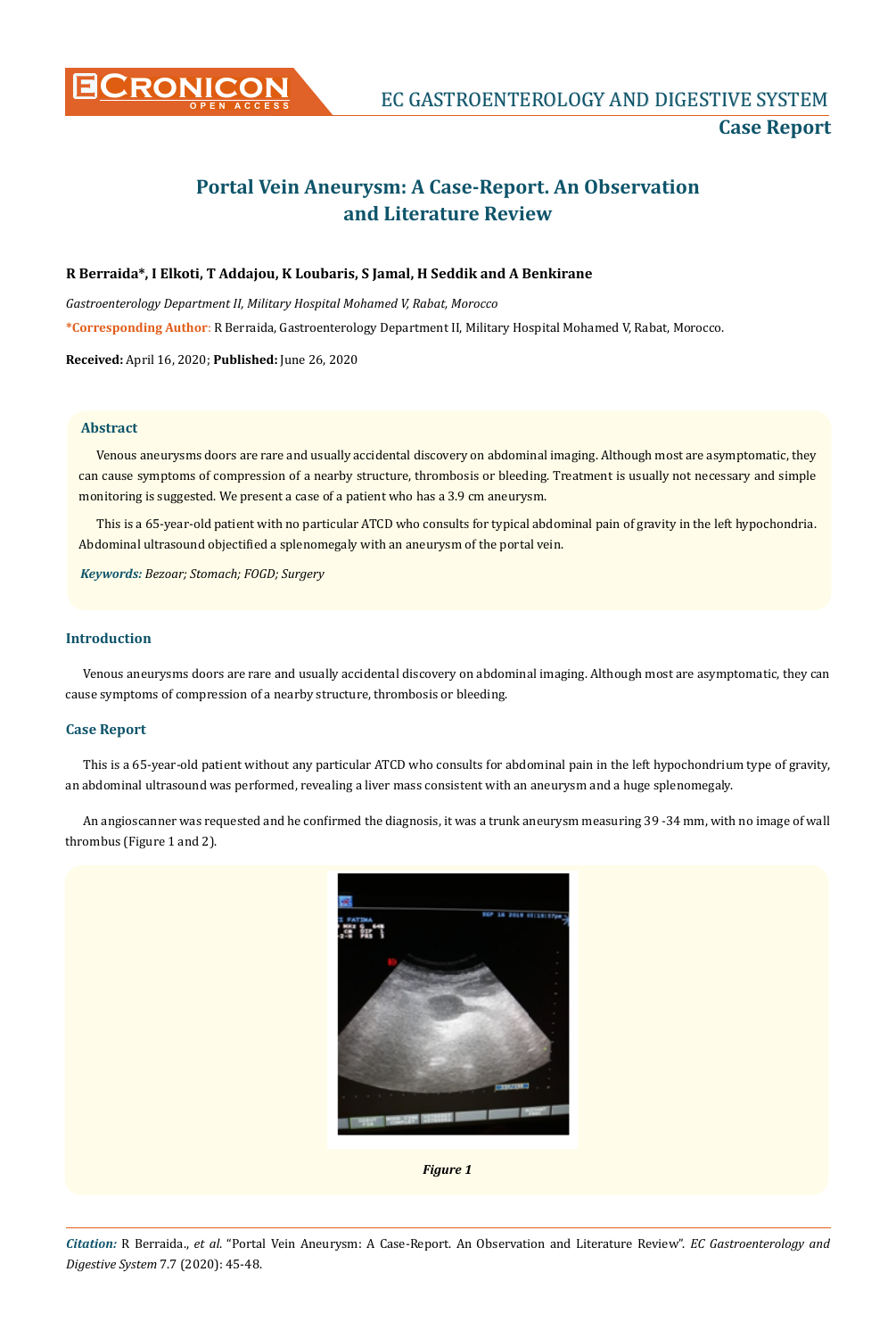



Faced with the absence of complications of this aneurysm, a surgical abstention was decided under the guise of regular monitoring every six months by Doppler ultrasound. With more than three years of hindsight, the patient had no clinical disorder, and no evolutionary signs of her stable-sized aneurysm, with no image of wall thrombus.

#### **Discussion and Conclusion**

The definition of the AVP is not very precise. Ohnami., *et al*. [3] simply retain a dilation vein carries beyond normal limits. For Novello., *et al*. [2] the diameter of the vein carries measured in the corpse ranges from 6.4 to 12 mm, while this diameter varies from 15 to 19 mm in the subject when measured in ultrasound. Our patient had an aneurysm of 43 - 22 mm. This rarity seems to us to justify the presentation of our observation.

In 1991, approximately 18 patients with extrahepatic PVA were reported. Their ages ranged from 5 to 51 years.

Since then, approximately 36 cases of PVA have been reported, including 12 extrahepatics. Venous aneurysms occur most often in the pop literate, jugular and saphene regions and less often in the femoral veins, forearms and portal veins. Most venous aneurysms are not life-threatening; however, poplity venous aneurysms are known for their propensity to thrombosis and cause pulmonary embolization.

All ages may be affected, with observations reported in the fetus [4], the newborn [5], the five-year-old [6] and the old man [7]. In the literature observations the median age is 53 years, with extremes ranging from newborn to 87 years [5,7]. Women are more affected than men, a study that was published on 56 cases, there were 34 cases of women for 22 cases for men or a sex ration of 1.5.

The discovery of aneurysm is often coincidental, on the occasion of abdominal pain, digestive hemorrhage HTP-related jaundice. The inaugural rupture is exceptional and deadly [1,7,8].

Diagnosis can be made by an ultrasound coupled with the Doppler color, or by an arteriography of the celiac trunk and the upper mesenteric artery, showing the exact anatomical situation of the aneurysm on the trunk of the vein or its branches [2,3,7,9]. The helical scanner and MRI give high-quality images [10,11].

Extra-hepatic localization is more common (60%) intra-hepatic location at the branches of the door vein (40%) [4,6,9,12,13].

*Citation:* R Berraida., *et al*. "Portal Vein Aneurysm: A Case-Report. An Observation and Literature Review". *EC Gastroenterology and Digestive System* 7.7 (2020): 45-48.

46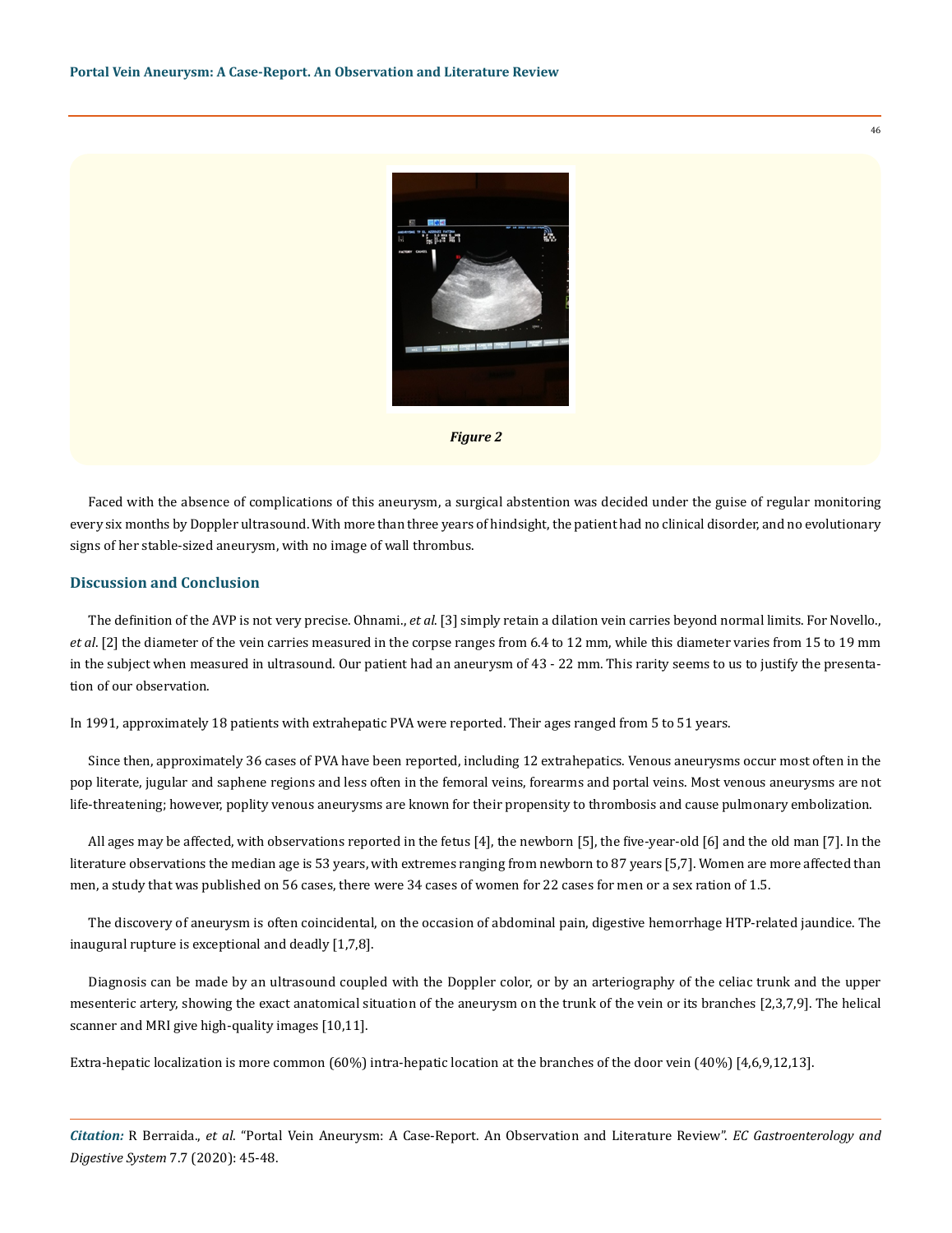The etiopathogenesis of AVP is not elucidated. A congenital cause was implicated [2,8]. A malformative origin could be invoked in a case on a dolichoveine [4]. Predisposing factors such as portal hypertension (HTP), chronic liver disease or cirrhosis [2,3,9] are found in more than half of cases of extra-hepatic AVP and in almost two-thirds of cases of intra-hepatic AVP.

HTP can also be the consequence of aneurysm in case of thrombosis, resulting in haemorrhage rupture of esophageal varicose veins [12]. Similarly, cirrhosis could also be the consequence aneurysm that compresses the bile ducts by its size, resulting in secondary bile cirrhosis.

PVAs can also be complicated by rupture, likely favored by HTP. Two cases of Inaugural fatal rupture [1,7] and a case of portacaval shunt with encephalopathy have been reported [14].

The treatment of AVP boils down to abstention for the majority of authors because of the surgical risk [2,3,7,15]. Four out of 60 cases were treated surgically [7,8]. Treatment was:

- Or in an aneurysm raphi reduces the size of the aneurysm by a partial resection of its wall, with a favorable evolution in the absence of HTP [7];
- Or a distal spleen renal bypass with splenectomy in the presence of HTP [1,3,7,8] with high surgical mortality.

In our patient, we opted for regular clinical and ultrasound monitoring, given the vagueness of her symptomatology, her age (65 years), the absence of complications. In case of a significant increase in the volume of aneurysm, or thrombosis.

Abstentionist attitude would have to be reconsidered.

#### **Bibliography**

- 1. [Barzilai R and Kleckner MS. "Hemocholecyst following ruptured aneurysm of portal vein".](https://pubmed.ncbi.nlm.nih.gov/13301133/) *Archives of Surgery* 72 (1956): 725-727.
- 2. Novelo P., *et al*. "Aneurysmal malformation of the extra-liver portal vein". *Gastroentérologie Clinique et Biologique* 18 (1994): 81-83.
- 3. Ohnami Y., *et al*[. "Portal Vein Aneurysm: Report of Six Cases and Review of the Literature".](https://pubmed.ncbi.nlm.nih.gov/9107651/) *Abdominal Imaging* 22.3 (1997): 281-286.
- 4. [Gallagher DM., et al. "In utero diagnosis of a porta vein aneurysm".](https://pubmed.ncbi.nlm.nih.gov/8381137/) *Journal of Clinical Ultrasound* 21 (1993): 147-151.
- 5. Castro Laiz C., *et al*. "Aneurismatic Dilatation of the Door System. By the way of a neonatal diagnostic case". *Anales Españoles de Pediatría* 37 (1992): 72-73.
- 6. Feliciano DPH., *et al*[. "The management of extrahepato-portal vein aneurysms: observer or treat?"](https://www.researchgate.net/publication/14033765_The_Management_of_Extrahepatic_Portal_Vein_Aneurysms_Observe_or_Treat) *HBP Surgery* 10 (1996): 113-116.
- 7. Glazer S., *et al*. "Aneurysm of the vein door extra-anatomical: report of a case treated with thrombectomy and anévrys morraphie". *Ann Chir Vasc* 6 (1992): 338-343.
- 8. Dorval DE., *et al*[. "Aneurysm of the portal vein associated with an aneurysm splenic artery".](https://pubmed.ncbi.nlm.nih.gov/7813868/) *Gastroentérologie Clinique et Biologique*  [18 \(1994\): 520-524.](https://pubmed.ncbi.nlm.nih.gov/7813868/)
- 9. Savastano S., *et al*[. "Aneurysm of the extrahepatic portal vein associated with segmental portal hypertension and spontaneous porto](https://pubmed.ncbi.nlm.nih.gov/1400150/)[caval shunting through the inferior mesenteric vein".](https://pubmed.ncbi.nlm.nih.gov/1400150/) *Journal of the Belgian Society of Radiology* 75 (1992): 194-196.
- 10. Lopez-Machado E., *et al*[. "Aneurysms of the portal venous system: ultrasonography and CT findings".](https://pubmed.ncbi.nlm.nih.gov/9518231/) *European Journal of Radiology*  [26 \(1998\): 210-214.](https://pubmed.ncbi.nlm.nih.gov/9518231/)

*Citation:* R Berraida., *et al*. "Portal Vein Aneurysm: A Case-Report. An Observation and Literature Review". *EC Gastroenterology and Digestive System* 7.7 (2020): 45-48.

47